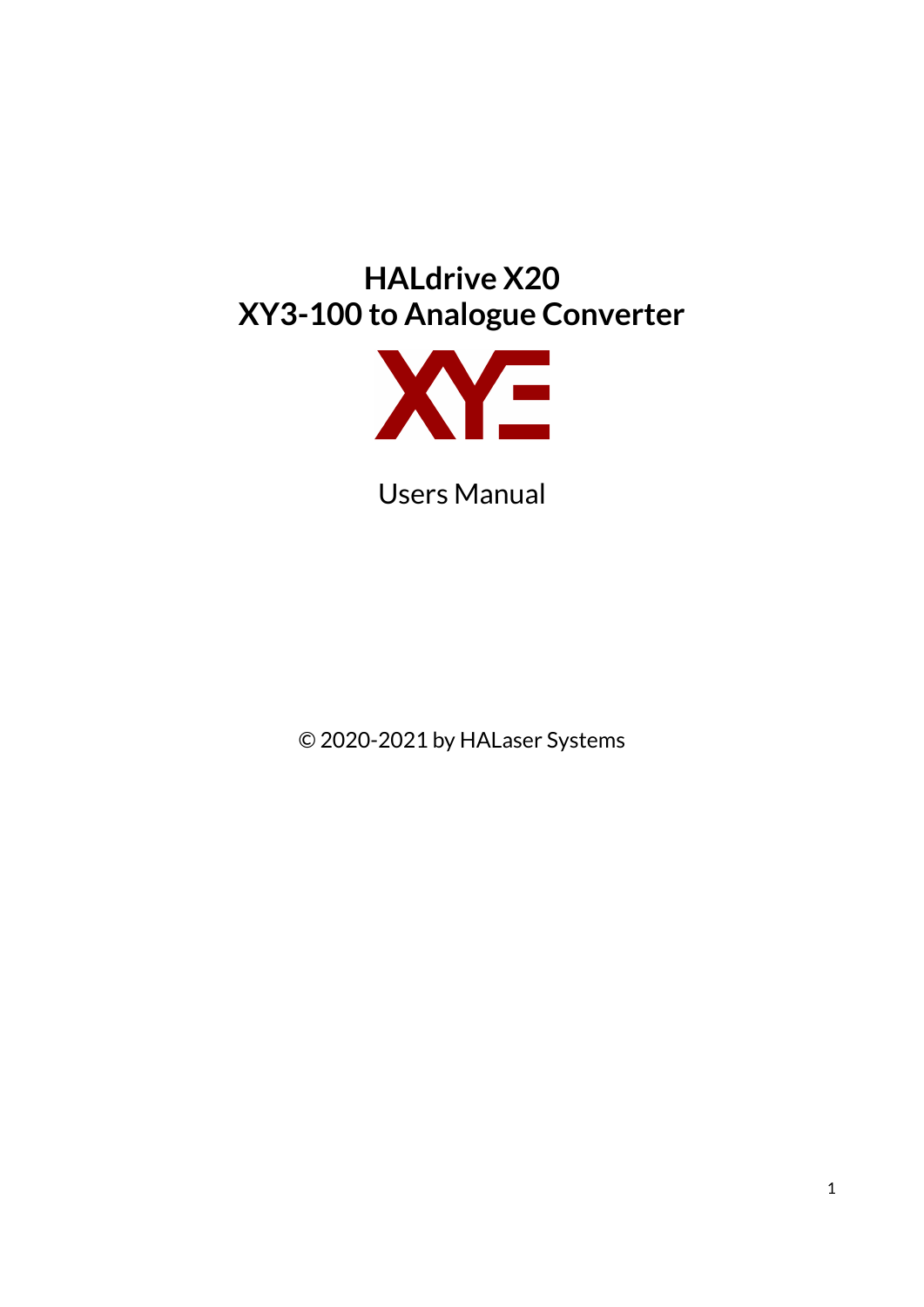### **Table of Contents**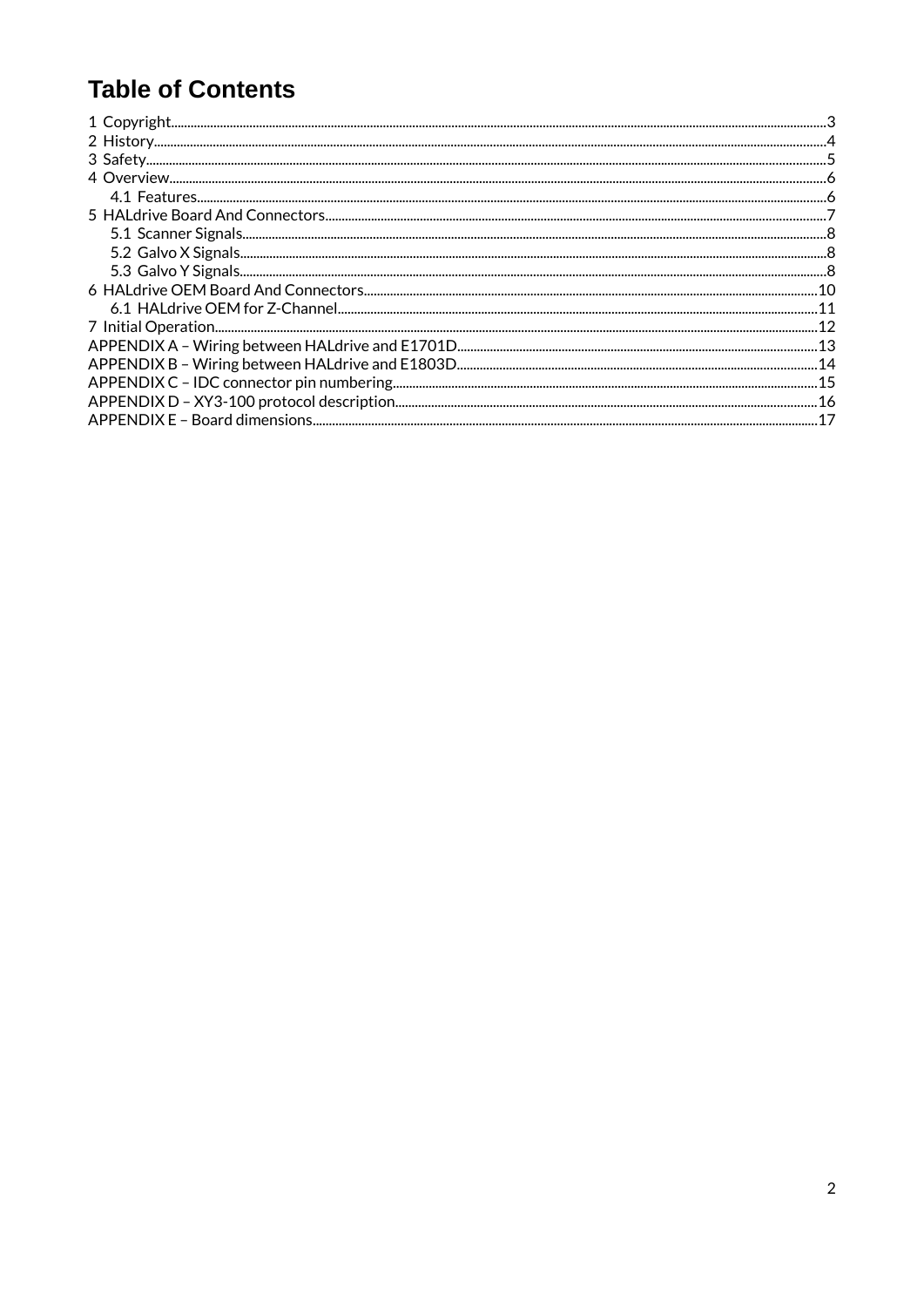# <span id="page-2-0"></span>**1 Copyright**

This document is © by HALaser Systems.

E1701 boards, their hardware and design are copyright / trademark / legal trademark of HALaser Systems.

E1803D boards, their hardware and design are copyright / trademark / legal trademark of HALaser Systems.

HALdrive and HALscan, their hardware and design are copyright / trademark / legal trademark of HALaser Systems.

XY3-100 is copyright/trademark by Laser Industry Association International.

All other names / trademarks are copyright / trademark / legal trademark of their respective owners.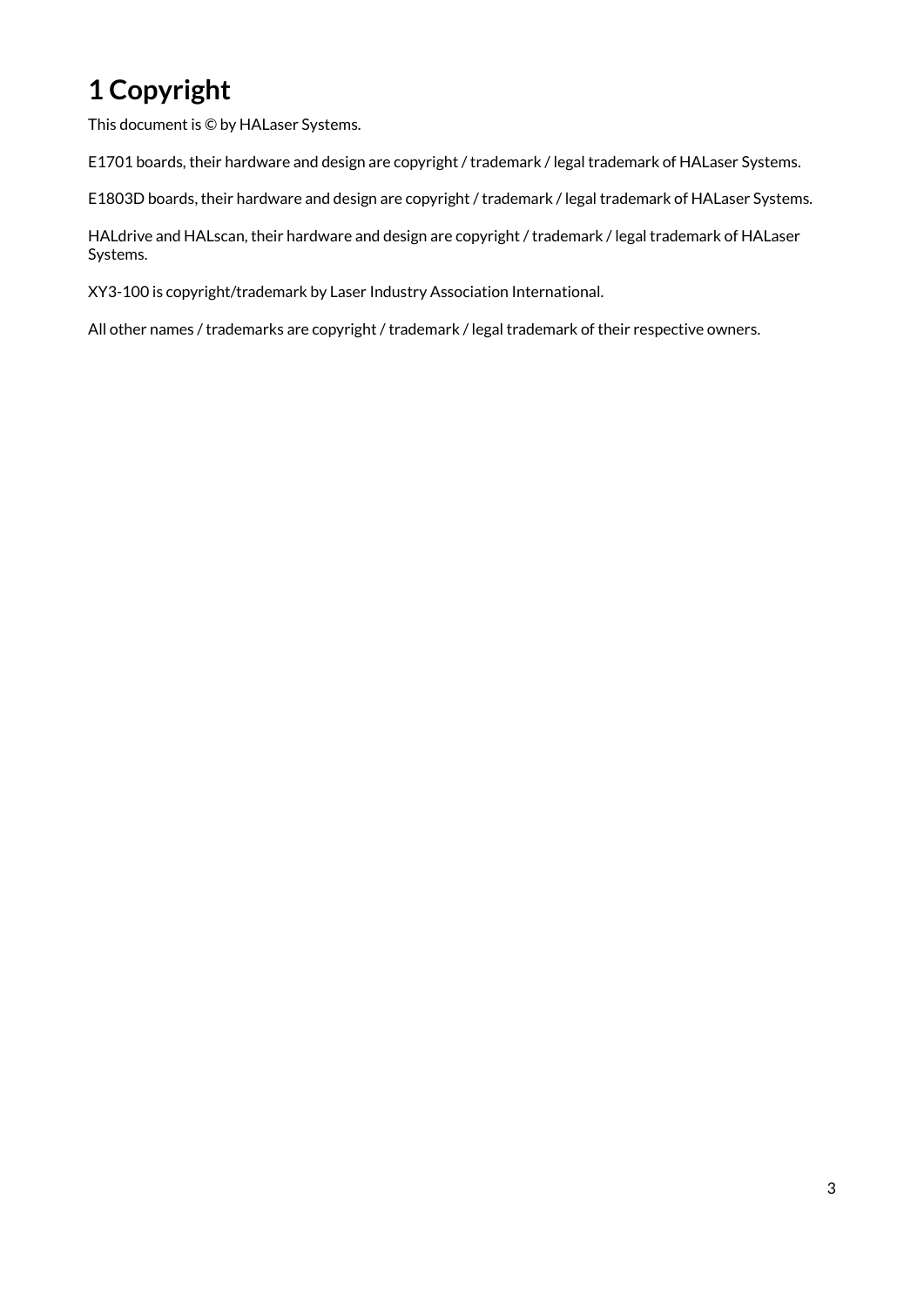# <span id="page-3-0"></span>**2 History**

| <b>Date</b> | <b>Changes in document</b>                                         |
|-------------|--------------------------------------------------------------------|
|             |                                                                    |
|             |                                                                    |
|             |                                                                    |
|             |                                                                    |
|             |                                                                    |
|             |                                                                    |
|             |                                                                    |
|             |                                                                    |
|             |                                                                    |
|             |                                                                    |
|             |                                                                    |
|             |                                                                    |
|             |                                                                    |
|             |                                                                    |
|             |                                                                    |
|             |                                                                    |
|             |                                                                    |
|             |                                                                    |
|             |                                                                    |
|             |                                                                    |
|             |                                                                    |
|             |                                                                    |
|             |                                                                    |
|             |                                                                    |
|             |                                                                    |
|             |                                                                    |
|             |                                                                    |
|             |                                                                    |
|             |                                                                    |
|             |                                                                    |
|             |                                                                    |
|             |                                                                    |
|             |                                                                    |
|             |                                                                    |
|             |                                                                    |
|             |                                                                    |
|             |                                                                    |
|             |                                                                    |
|             |                                                                    |
|             |                                                                    |
|             |                                                                    |
|             |                                                                    |
|             |                                                                    |
|             |                                                                    |
|             |                                                                    |
| 04/2022     | Maximum current for galvo outputs specified                        |
| 12/2021     | Pinout description extended, power supply wiring description added |
| 06/2021     | XY3-100 certified logo added                                       |
| 05/2021     | Added pinout and description of HALdrive OEM                       |
| 04/2021     | Wiring schemes for E1701D and E1803D added                         |
| 10/2020     | Added description for 10V hardware variant                         |
| 07/2020     | Added section for initial operation                                |
| 06/2020     | Initial version                                                    |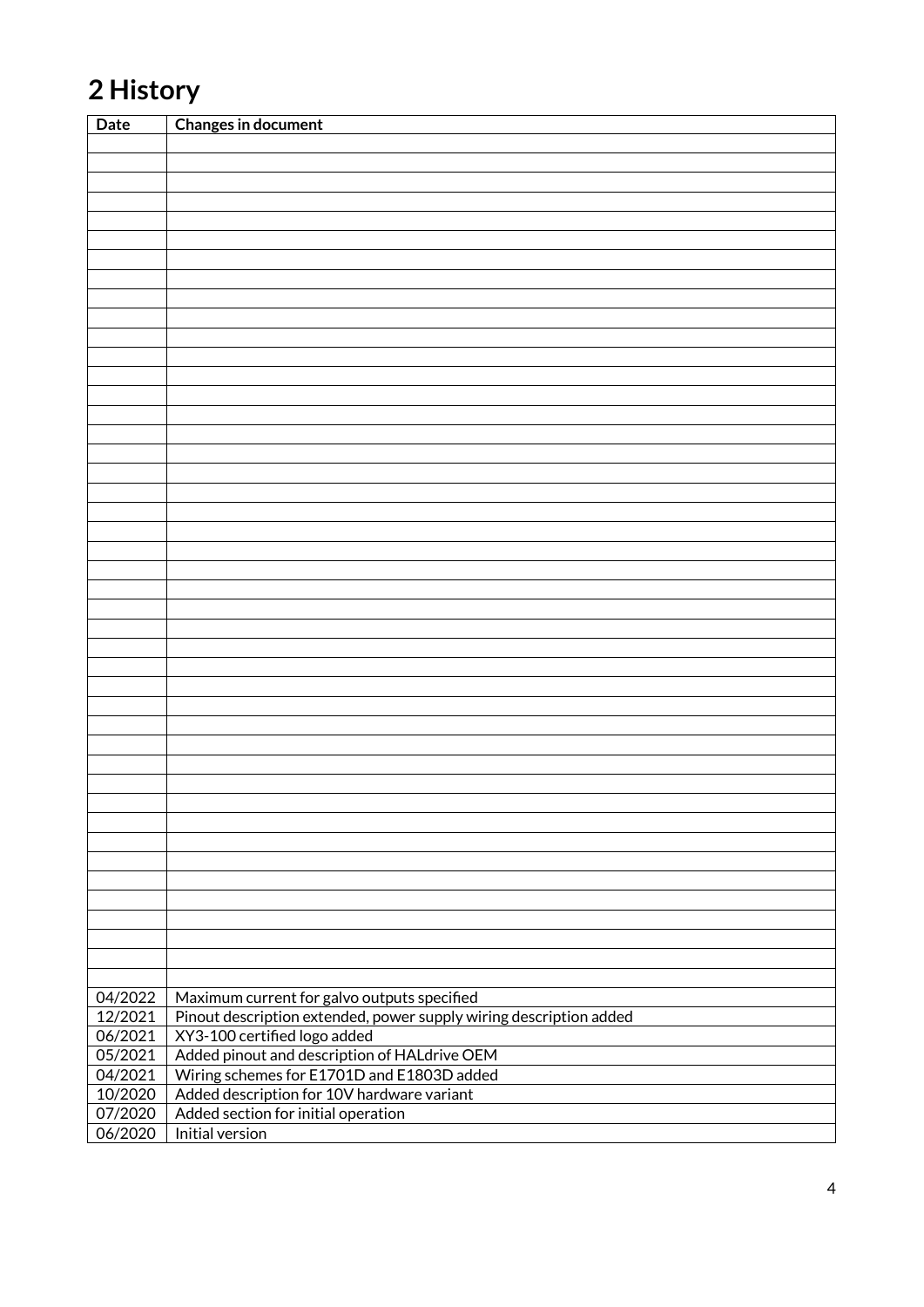## <span id="page-4-0"></span>**3 Safety**

The hardware described within this document is designed to control a laser scanner system. Laser radiation may effect a person's health or may otherwise cause damage. Prior to installation and operation compliance with all relevant safety regulations including additional hardware-controlled safety measures has to be secured. The client shall solely be responsible to strictly comply with all applicable and relevant safety regulations regarding installation and operation of the system at any time.

Beside of that some laser equipment can be damaged in case it is controlled with wrong signals or signals outside a given specification. Thus it is highly recommended to check the output generated by this hardware using e.g. an oscilloscope to avoid problems caused by wrong configurations. This should be done prior to putting a system into operation for the first time, whenever some parameters have been changed or whenever any kind of software update was installed.

The hardware described here is shipped without any cover and without prefabricated equipment for electric installation. It is intended to be integrated in machines or other equipment. It is not a device for use "as is", but a component which is intended to be used as part of a larger device, e.g. for integration in a machine with own housing or within an electrical cabinet. Prior to operation compliance with all relevant electric / electromagnetic safety regulations including additional hardware-controlled safety measures has to be secured. The client shall solely be responsible to strictly comply with all applicable and relevant regulations regarding installation and operation of the system at any time.

The hardware described here is an electrostatic sensitive device. This means it can be damaged by common static charges which build up on people, tools and other non-conductors or semiconductors. To avoid such a damage, it has to be handled with care and including all relevant procedures (like proper grounding of people handling the hardware, shielding/covering to not to let a person touch the hardware unwanted, proper packaging in ESD-bags, ...). For more information please refer to related regulations and standards regarding handling of ESD devices. The EMC Directive (2014/30/EU) does not apply to this hardware as it is not intended for an end user (a person without knowledge of EMC) and as it is not otherwise made available on the market.

The Low Voltage Directive (2014/35/EU) does not apply to this hardware as the voltage supply is below the 50V AC / 75V DC limit.

This document describes the HALdrive digital XY3-100 to analogue converter hardware but may contain errors or may be changed without further notice.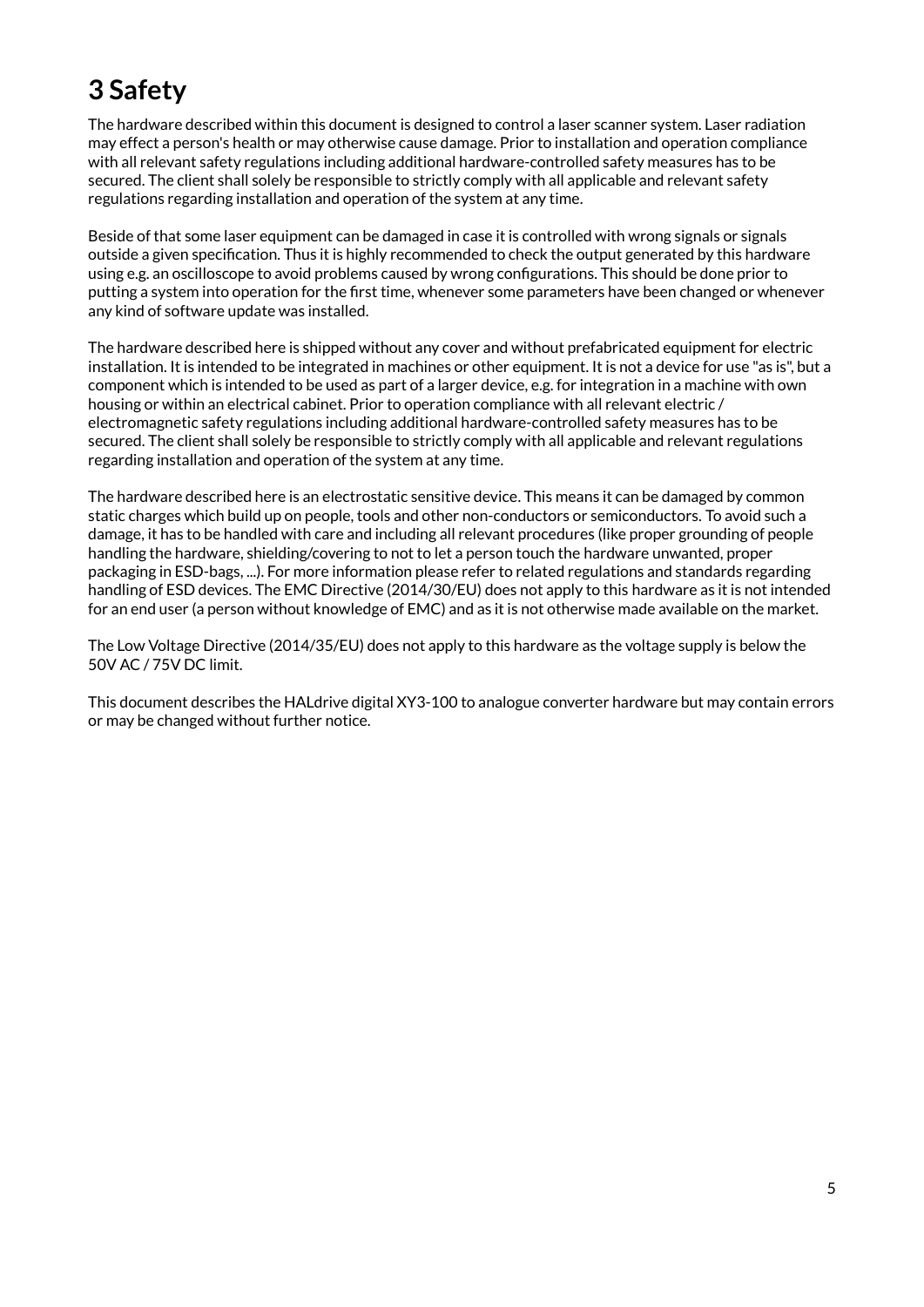## <span id="page-5-1"></span>**4 Overview**

This document describes the HALdrive X20 converter board, its electrical characteristics and usage. This board is designed to receive digital XY3-100 scanner controller signals and to convert them to 2x synchronous analogue output signals. So it acts as some kind of converter between two different signal types for controlling scanning systems/scanheads.

This board is not a ready-to-use device but a component which is intended to be integrated in larger devices or to be operated with an own housing.

#### <span id="page-5-0"></span>**4.1 Features**

The HALdrive converter board provides the following features:

- accepts 2D input signals in XY3-100 format (X and Y position data, Z is ignored if available)
- synchronous output of analogue X and Y position data in -5V..5V or -10V..+10V voltage range
- 20 bit output resolution
- 100 kHz sampling/output frequency
- available in variants for +-5V output and +-10V output
- instant-on, so there is no boot-up time until the device is available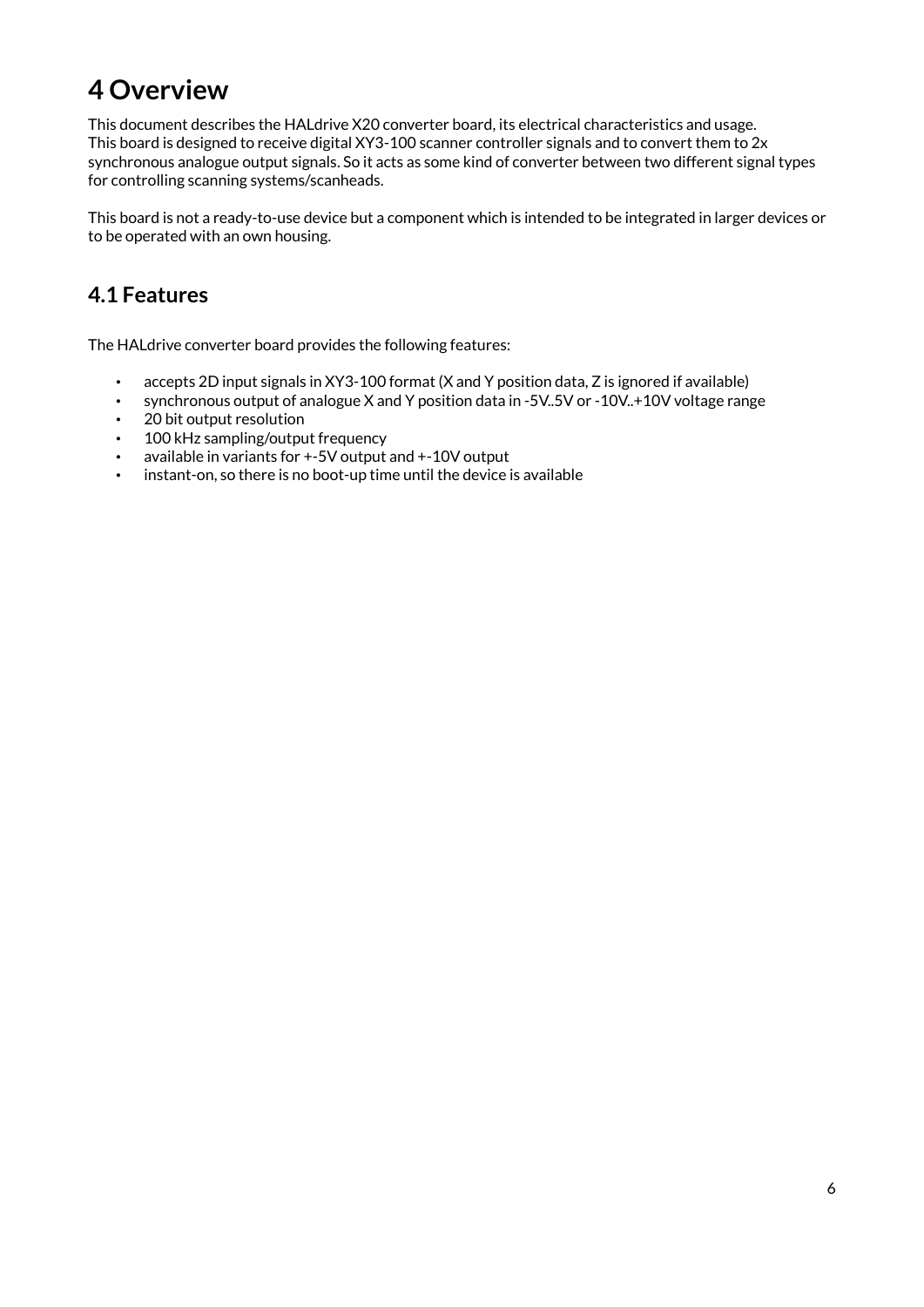## <span id="page-6-0"></span>**5 HALdrive Board And Connectors**

The board provides the following connectors:



- 1. XY3-100 interface for power supply and scanner input signals (as described below)
- 2. Galvo-X analogue output with +-5V / +-10V and GND pin (available only on hardware variant A)
- 3. Galvo-Y analogue output with +-5V / +-10V and GND pin (available only on hardware variant A)

|     |                | B, replaces the JST B2B-PH-K-S connectors of hardware variant A |
|-----|----------------|-----------------------------------------------------------------|
| Pin | Signal         | <b>Description</b>                                              |
| 1   | NC.            | Unused and reserved for future use, do not connect!             |
| 2   | <b>NC</b>      | Unused and reserved for future use, do not connect!             |
| 3   | <b>Galvo-Y</b> | analogue output with voltage possible in range $+5V$ $+10V$     |
| 4   | Galvo-X        | analogue output with voltage possible in range +-5V  +-10V      |
| 5   | <b>GND</b>     | Common ground for Galvo-X                                       |
| 6   | <b>GND</b>     | Common ground for Galvo-Y                                       |

4. 2,54mm 6pin connector for Galvo-X and Galvo Y analogue signals, available only with hardware variant B, replaces the JST B2B-PH-K-S connectors of hardware variant A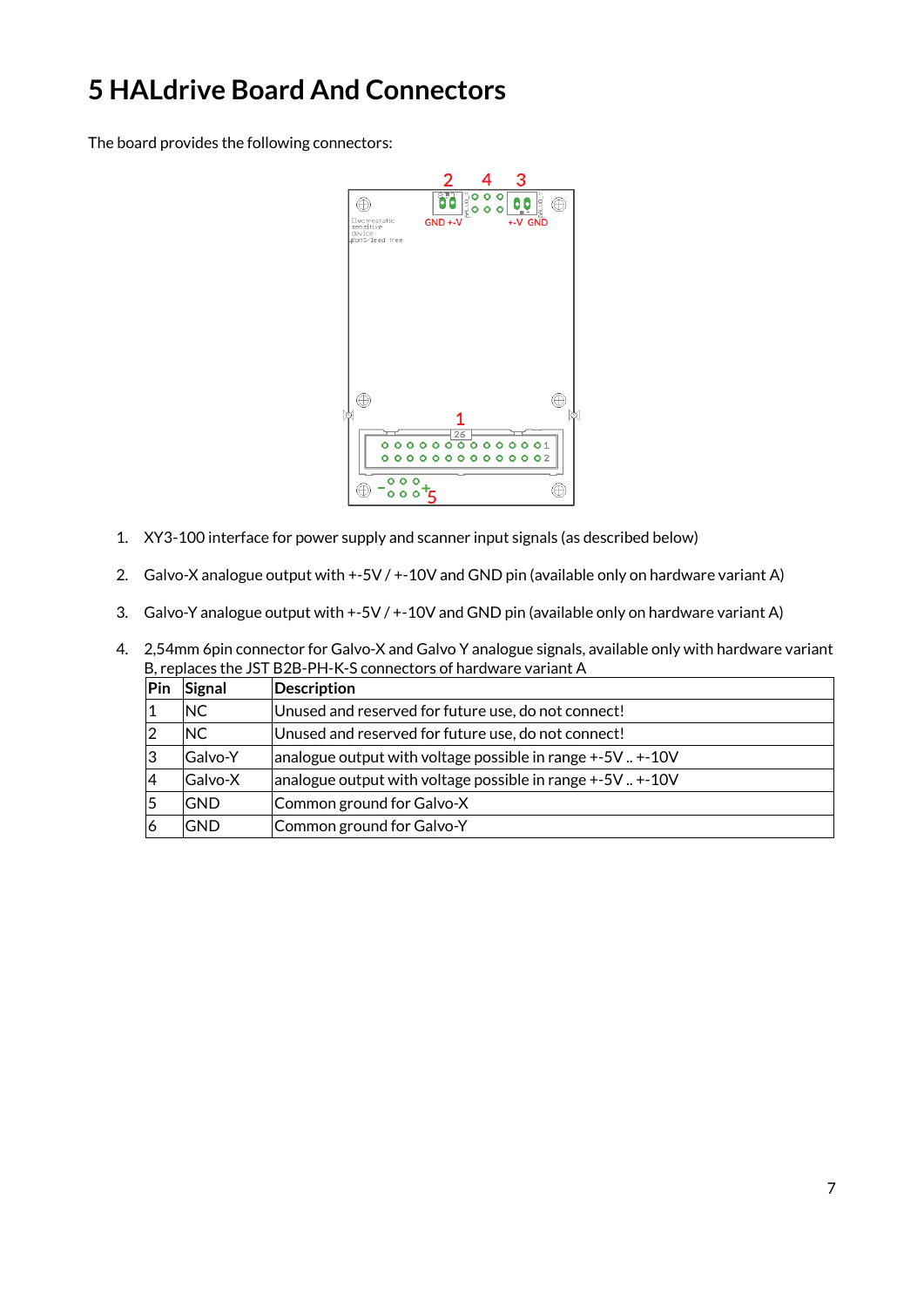5. Optional separate power supply input pin, when not provided via connector (1) here +-15V can be fed in. The two second pins are for -15V, the two middle pins are for GND and the two right pins are for +15V power input.

When no power supply with symmetric/bipolar outputs is available, it is possible to combine two standard power supplies, here GND of the first power supply has to be connected with +V of the second power supply and with the GND-pins of the HALdrive:



#### <span id="page-7-2"></span>**5.1 Scanner Signals**

The white 26 pin connector expects the XY3-100 position signals and the power supply for the HALdrive board:

| Upper<br><b>Row</b> | <b>Signal</b> | Voltage    | <b>Remarks</b>     | Lower<br>Row | <b>Signal</b> | Voltage    | <b>Remarks</b>     |
|---------------------|---------------|------------|--------------------|--------------|---------------|------------|--------------------|
| Of                  |               |            |                    | Of           |               |            |                    |
| <b>Pins</b>         |               |            |                    | Pins         |               |            |                    |
| 1                   | $A -$         |            |                    | $\mathbf{2}$ | $A+$          |            |                    |
| 3                   | B-            |            | XY3-100-           | 4            | $B+$          |            | XY3-100-           |
| 5                   | $C -$         |            | compatible signals | 6            | $C+$          |            | compatible signals |
| 7                   | D-            |            |                    | 8            | D+            |            |                    |
| 9                   |               |            |                    | 10           |               |            |                    |
| 11                  |               |            |                    | 12           |               |            |                    |
| 13                  |               |            |                    | 14           |               |            |                    |
| 15                  |               |            |                    | 16           |               |            |                    |
| 17                  | $+V$          | $+15V$     |                    | 18           | $+V$          | $+15V$     |                    |
| 19                  | $+V$          | $+15V$     |                    | 20           | <b>GND</b>    | <b>GND</b> |                    |
| 21                  | <b>GND</b>    | <b>GND</b> | Power supply from  | 22           | <b>GND</b>    | <b>GND</b> | Power supply from  |
| 23                  | $-V$          | $-15V$     | scanner card       | 24           | -V            | $-15V$     | scanner card       |
| 25                  | $-V$          | $-15V$     |                    | 26           |               |            |                    |

When the HALdrive is used together with the E1803D scanner controller card, a direct 1:1 connection can be established between the white, 26 pin scanner signal connector of the E1803D controller and this connector. Then power has to be supplied via the three screw-connectors of the E1803D (for details please refer to manual of [E1803D scanner controller card](https://halaser.systems/e1803.php)).

#### <span id="page-7-1"></span>**5.2 Galvo X Signals**

#### <span id="page-7-0"></span>**5.3 Galvo Y Signals**

On hardware variant A: These connectors are male 2 mm, 2 pin JST connectors of type B2B-PH-K-S which can be used together with female connectors of type JST PH2P BU. They provide analogue signals synchronous to the XY3-100 position signals.

For the +-5V hardware variant: Pin 1 works in range -5V .. +5V. Pin 2 is connected to GND.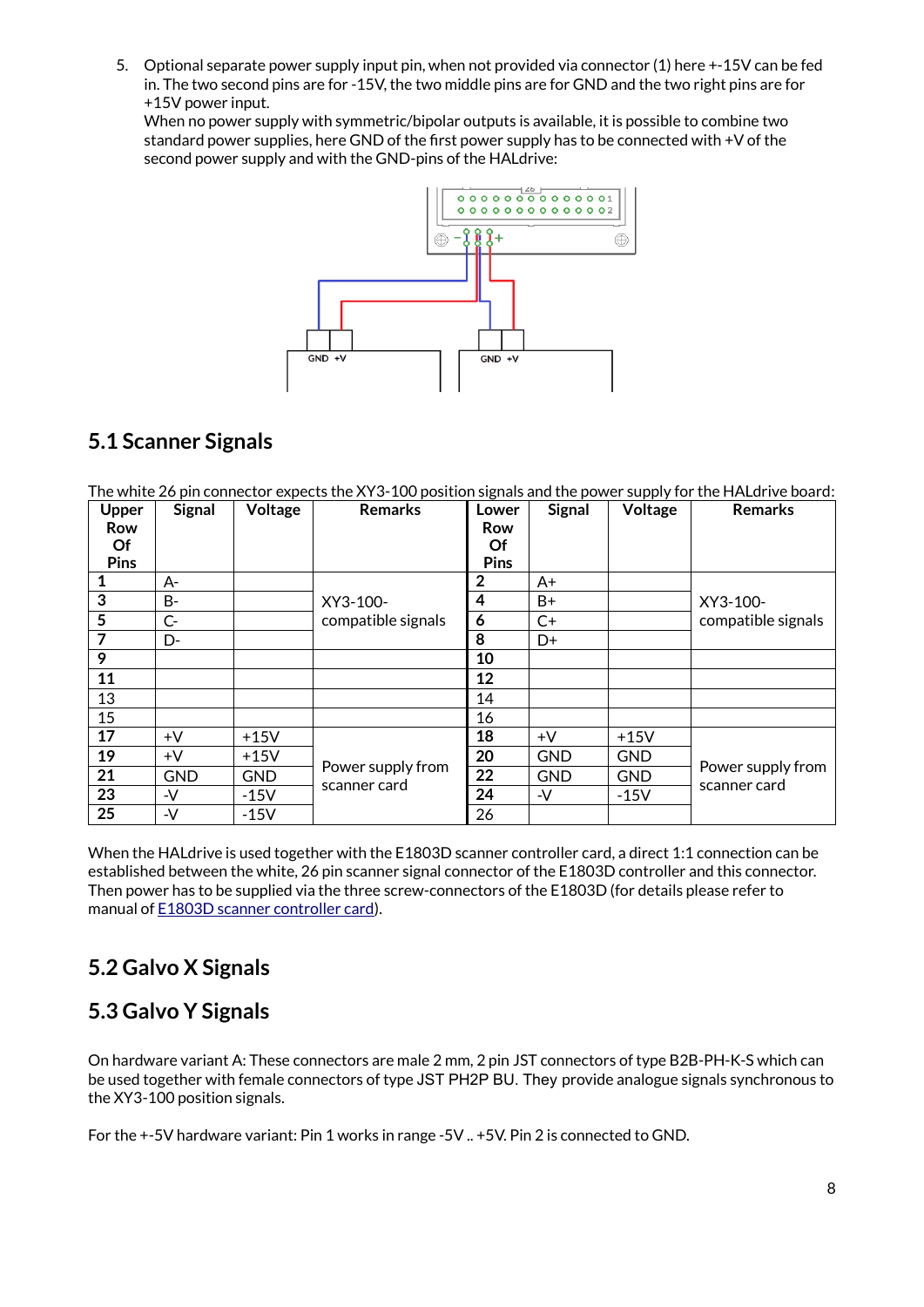For the +-10V hardware variant: Pin 1 works in range -10V .. +10V. Pin 2 is connected to GND.

On hardware variant B: a 6 pin, 254 mm header, to be used with an IDC connector, for the pinout please refer the connectors overview above.

The maximum current to be pulled out of each of the outputs should never exceed 20 mA.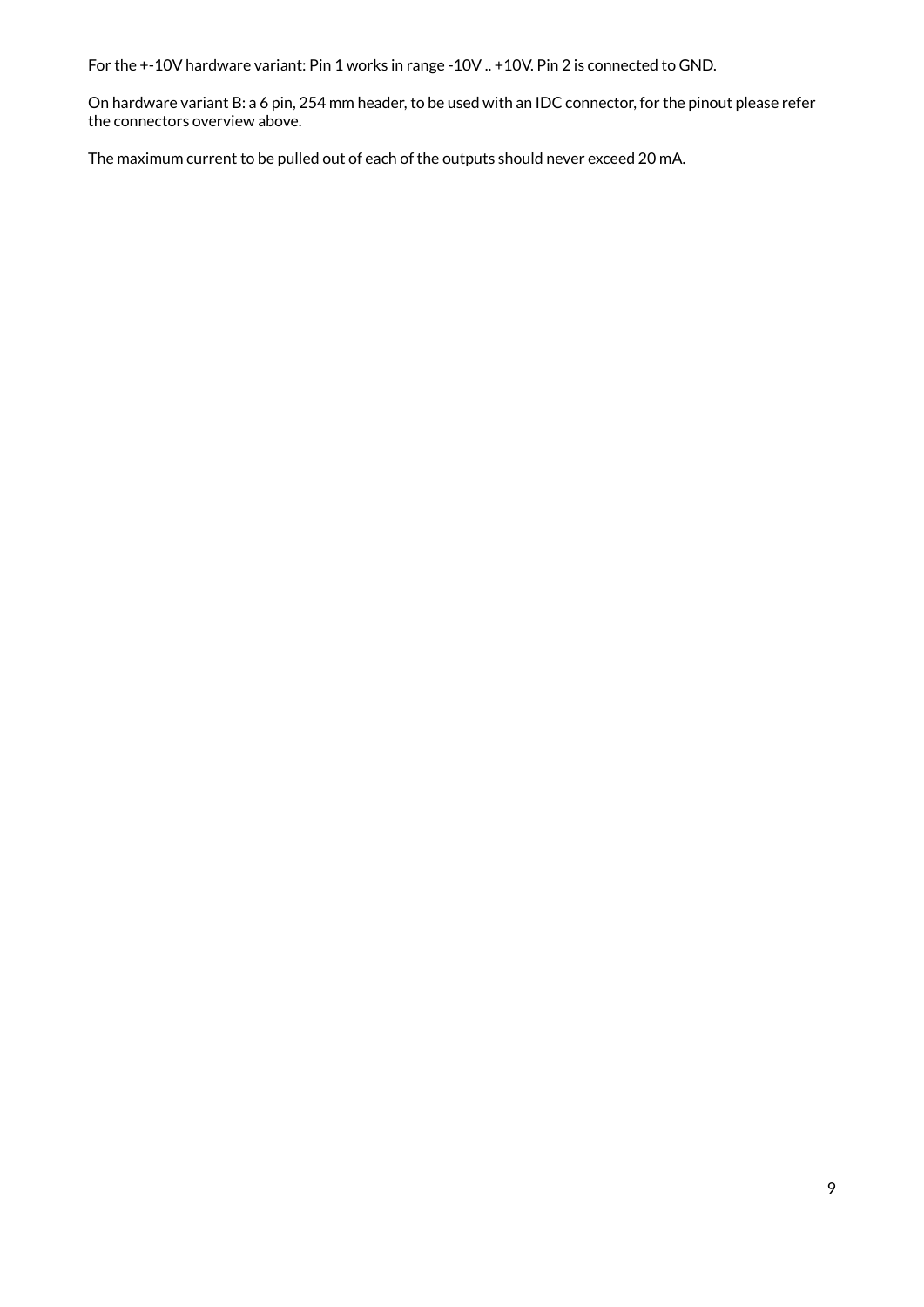## <span id="page-9-0"></span>**6 HALdrive OEM Board And Connectors**

The HALdrive OEM is a customisable version of the standard HALdrive which is available to hardware manufacturers in larger batches and where the types of connectors/inputs/outputs to be used can be chosen. There are currently three different ways and connectors available as input for XY3-100 control data and two different connectors and signal types as output for the received X and Y position data:



- 1. XY3-100 interface for power supply and scanner input signals on IDC-connector with standard pinout as described in section ["5.1 Scanner Signals"](#page-7-2) above, can be used instead of connectors (2) or (3), (4) and (5)
- 2. XY3-100 interface for power supply and scanner input signals on standard D-SUB25-connector with pinout according to the XY3-100 standard, can be used instead of connectors (1) or (3), (4) and (5); this connector also can be used as mechanical connection to the housing of a device
- 3. Alternative connector for scanner input signals, can be equipped with a JST PH10P type connector instead of (1) or (2) and provides the following pinout for XY3-100 control signal input:

| <b>Signal</b> |
|---------------|
| GND           |
| GND           |
| $Y - (D-)$    |
| $Y + (D+)$    |
| $X - (C-)$    |
| $X + (C + )$  |
| CLK-(B-)      |
| $CLK+ (B+)$   |
| SYNC-(A-)     |
| $SYNC+(A+)$   |
|               |

4. Alternative connector for power supply, can be equipped with a JST PH3P type connector instead of (1), (2) or (10) and provides the following pinout for power supply input:

| Pin | Signal |
|-----|--------|
|     | $+15V$ |
|     | GND    |
| 3   | -15V   |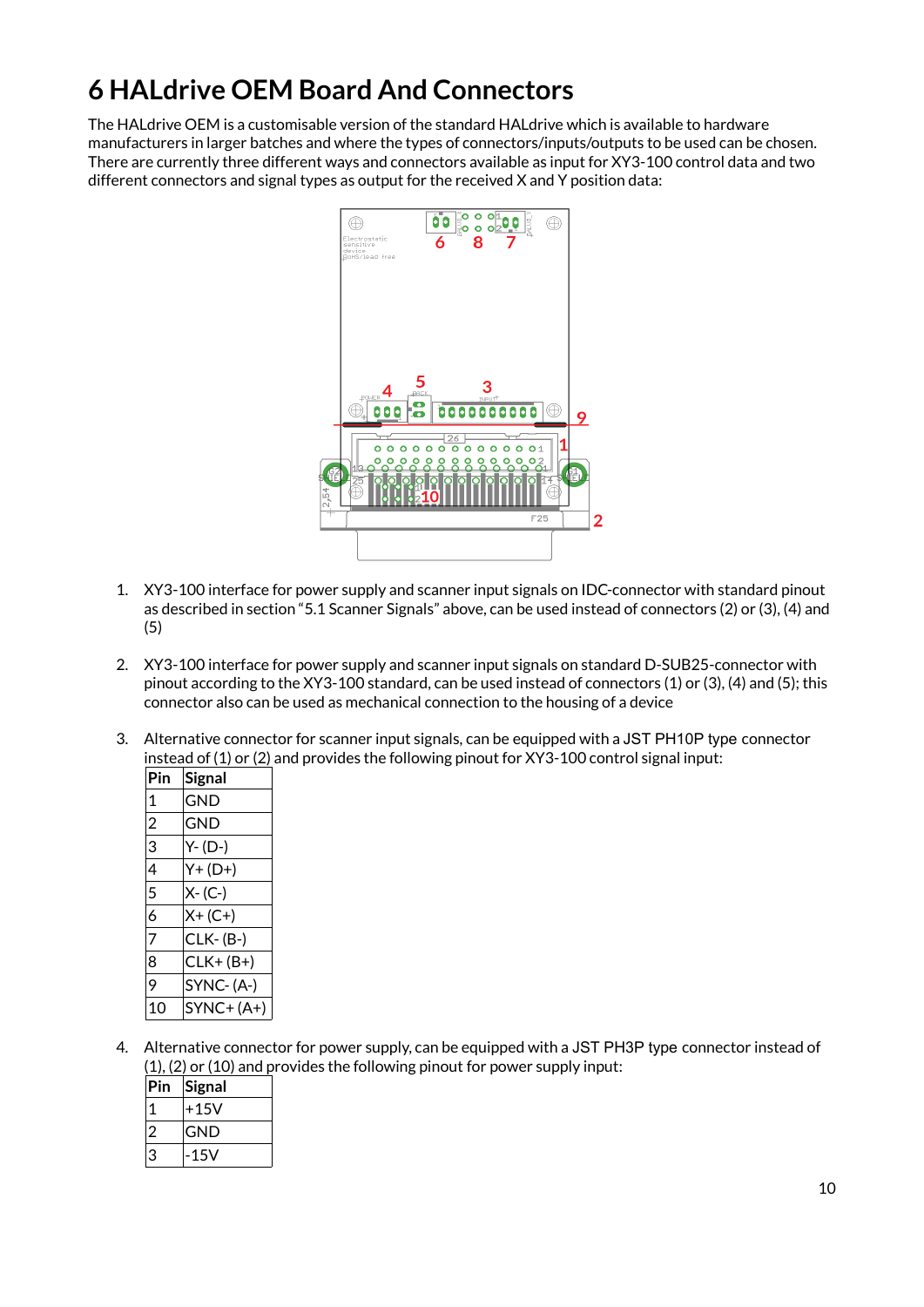5. Alternative connector for feedback output channel, can be equipped with a JST PH2P type connector instead of (1) or (2) and provides the following pinout for feedback channel data output:

| Pin | Signal     |
|-----|------------|
|     | BACK-(F-)  |
|     | BACK+ (F+) |

- 6. Galvo-X analogue output with voltage possible in range +-5V .. +-10V and GND pin as described in section "[5.2 Galvo X Signals](#page-7-1)" above, can be used instead of (8)
- 7. Galvo-Y analogue output with voltage possible in range +-5V .. +-10V and GND pin as described in section "[5.3 Galvo Y Signals"](#page-7-0) above, can be used instead of (8)
- 8. alternative, 2,54mm 6pin connector for Galvo-X and Galvo Y analogue signals, can be used instead of (6) and (7) and provides the following pinout

| Pin            | Signal     | <b>Description</b>                                          |
|----------------|------------|-------------------------------------------------------------|
|                | NC.        | Unused and reserved for future use, do not connect!         |
| 2              | NC.        | Unused and reserved for future use, do not connect!         |
| ıЗ             | Galvo-Y    | analogue output with voltage possible in range $+5V$ $+10V$ |
| $\overline{4}$ | Galvo-X    | analogue output with voltage possible in range $+5V$ $+10V$ |
| 5              | <b>GND</b> | Common ground for Galvo-X                                   |
| 6              | GND        | Common ground for Galvo-Y                                   |

- 9. Predetermined breaking point to shear off the lower part of the PCB when connectors (1) or (2) are not used
- 10. Additional power supply input, can be used with a 2,54 mm 6pin connector when no power is provided via connector (1), can not be used when D-SUB25 connector (2) is available. This connector provides the following pinout:

| Pin | ັ<br>Signal | <b>Description</b>                                  |  |  |  |
|-----|-------------|-----------------------------------------------------|--|--|--|
|     | +15V        |                                                     |  |  |  |
|     | $+15V$      | Positive power input                                |  |  |  |
| 3   | <b>GND</b>  |                                                     |  |  |  |
|     | <b>GND</b>  | Common ground for positive and negative power input |  |  |  |
|     | $-15V$      |                                                     |  |  |  |
| O   | $-15V$      | Negative power input                                |  |  |  |

#### <span id="page-10-0"></span>**6.1 HALdrive OEM for Z-Channel**

By default the HALdrive OEM controls X and Y channels like commonly used for 2D galvos/scanheads. As an other option the HALdrive OEM is available in a variant with one Z channel. It can be used e.g. to drive a focus axis. When this option is used, the Z-channel is available:

- on IDC-header (1) at pins  $9$  (E-/Z-) and  $10$  (E+/Z+)
- on D-SUB25-connector (2) at pins  $5$  (E-/Z-) and  $18$  (E+/Z+)
- on JST PH10P header (3) at pins  $3$  (E-/Z-) and  $4$  (E+/Z+)

This is a hardware option, a HALdrive OEM for Z-channel can't be converted to the standard 2D variant or vice versa. Please specify your desired hardware configuration during order.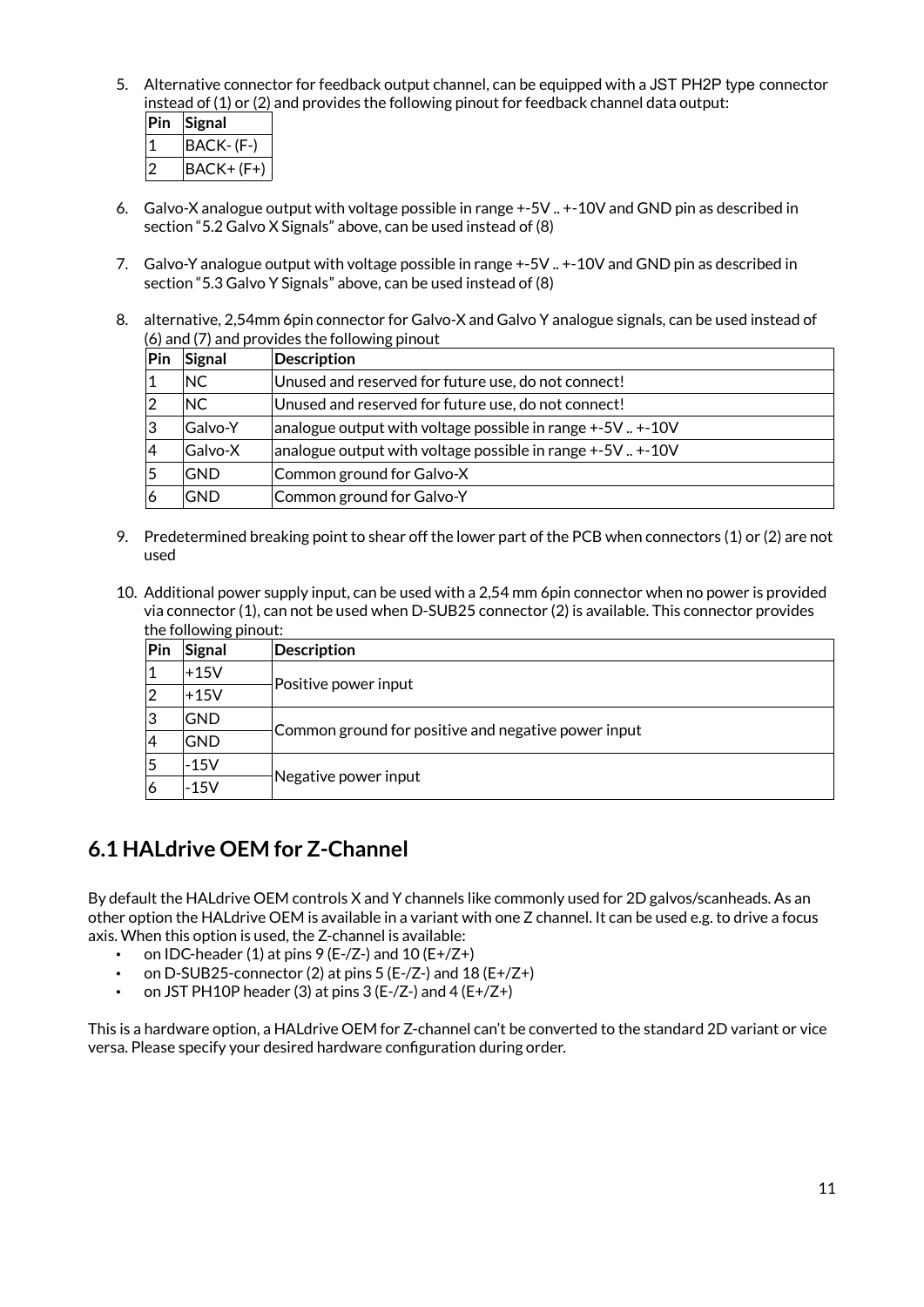# <span id="page-11-0"></span>**7 Initial Operation**

After the HALdrive does not have a nameable boot-up time, putting it into operation consists of a few steps only:

- 1. power up HALdrive and if necessary the connected scanner controller card
- 2. power-up connected galvo drivers (can be done together with powering the HALdrive)
- 3. start sending data from the scanner controller card to the HALdrive board

For security reasons it is recommended to not to send any data to the HALdrive while it is still turned off, so that it may start up in the middle of an already running data transmission. This may lead to a situation where the first valid position command received is at an extreme and unexpected position causing damage to the connected scanhead as it jumps to this extreme position too fast.

For the same reason also the galvo driver should be powered and be ready to use before the scanner controller sends any data, elsewhere when the connected galvos jump to an extreme position immediately, this may cause damage to the galvos and/or mirrors.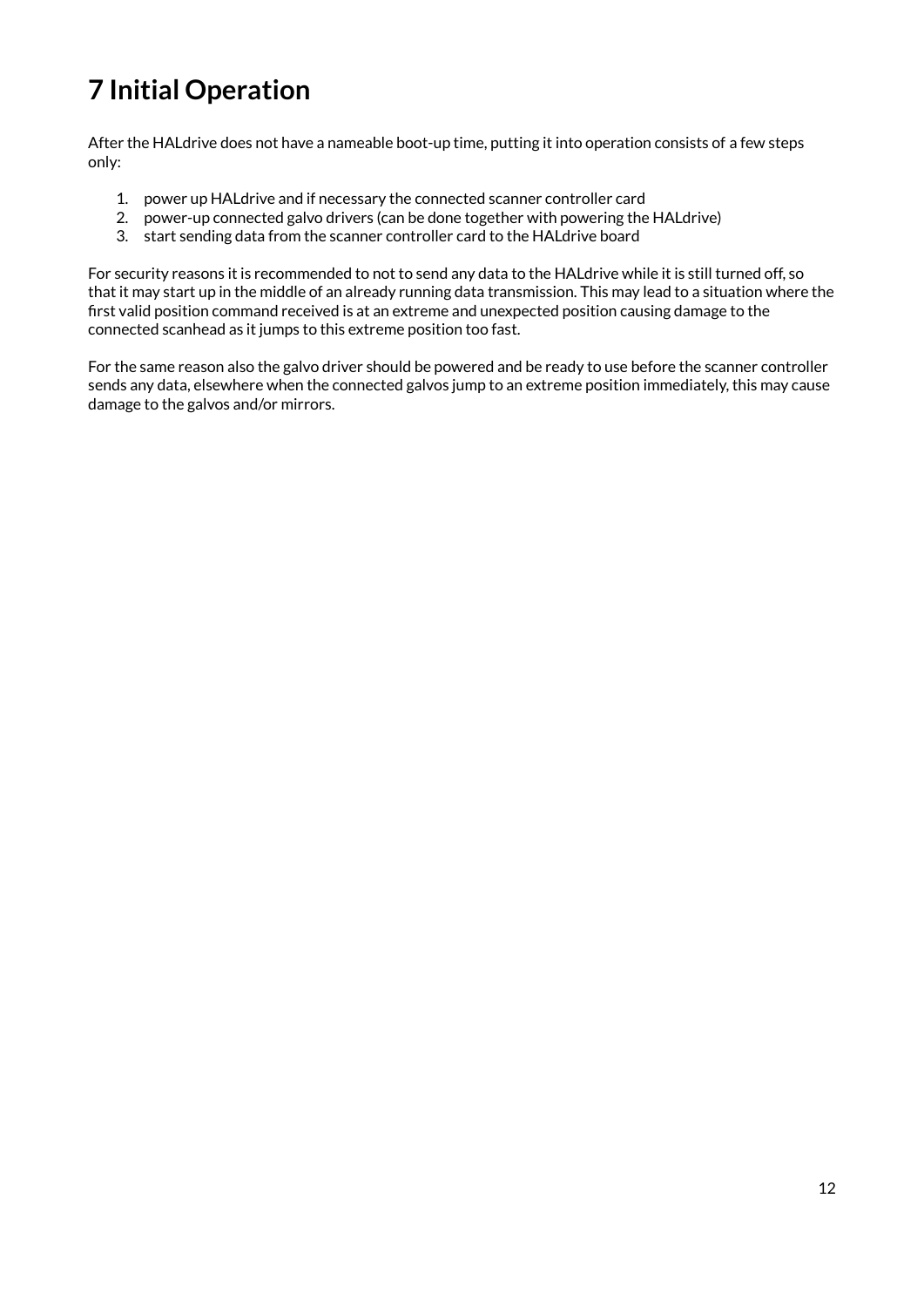### <span id="page-12-0"></span>**APPENDIX A – Wiring between HALdrive and E1701D**

To connect an E1701D scanner controller card with the HALdrive X20, a split cable is needed between the white laser/scanner interface connector of E1701D and the 26-pin connector of the HALdrive board:



| E1701D         |                              | Description               |                          |                              | <b>HALdrive</b>  |
|----------------|------------------------------|---------------------------|--------------------------|------------------------------|------------------|
| pin            |                              |                           |                          |                              | pin              |
| $\vert$ 1      | $\blacksquare$               |                           |                          | $\blacksquare$               | 1                |
| $ 2\rangle$    | $\blacksquare$               |                           |                          | $\qquad \qquad \blacksquare$ | $\boldsymbol{2}$ |
| 3              | $\qquad \qquad \blacksquare$ |                           |                          | $\overline{\phantom{a}}$     | 3                |
| 4              | $\overline{\phantom{a}}$     |                           |                          | $\overline{\phantom{a}}$     | 4                |
| $\overline{5}$ | $\overline{\phantom{a}}$     | XY3-100 signal lines      |                          | $\qquad \qquad \blacksquare$ | 5                |
| 6              | $\overline{\phantom{a}}$     |                           |                          | $\overline{\phantom{a}}$     | $\overline{6}$   |
| 7              | $\overline{\phantom{a}}$     |                           |                          | $\overline{\phantom{a}}$     | 7                |
| 8              | $\qquad \qquad \blacksquare$ |                           |                          | $\qquad \qquad \blacksquare$ | 8                |
| 9              | $\overline{\phantom{a}}$     |                           |                          | $\blacksquare$               | 9                |
| 10             | $\overline{\phantom{a}}$     |                           |                          | $\qquad \qquad \blacksquare$ | 10               |
| 11             | $\blacksquare$               |                           |                          | X                            | 11               |
| 12             | $\overline{\phantom{a}}$     |                           |                          | X                            | 12               |
| 13             | $\blacksquare$               |                           |                          | X                            | 13               |
| 14             | $\blacksquare$               | Laser and control signals |                          | $\mathsf X$                  | 14               |
| 15             | $\qquad \qquad \blacksquare$ |                           |                          | $\mathsf X$                  | 15               |
| 16             | $\overline{\phantom{a}}$     |                           |                          | X                            | 16               |
| 17             | $\blacksquare$               |                           |                          | $\qquad \qquad \blacksquare$ | 17               |
| 18             | $\overline{\phantom{a}}$     |                           | +15V (from power supply) | $\blacksquare$               | 18               |
| $ 19\rangle$   | X                            |                           |                          | $\blacksquare$               | 19               |
| 20             | X                            |                           |                          | $\blacksquare$               | 20               |
| 21             | X                            |                           | GND (from power supply)  | $\qquad \qquad \blacksquare$ | 21               |
| 22             | X                            |                           |                          | $\blacksquare$               | 22               |
| 23             | X                            |                           |                          | $\blacksquare$               | 23               |
| 24             | $\mathsf X$                  |                           | -15V (from power supply) | $\blacksquare$               | 24               |
| 25             | X                            |                           |                          | $\overline{\phantom{a}}$     | 25               |
| 26             | X                            |                           |                          | X                            | 26               |

"-" connection to be established between E1701D and HALdrive

"X" no connection allowed here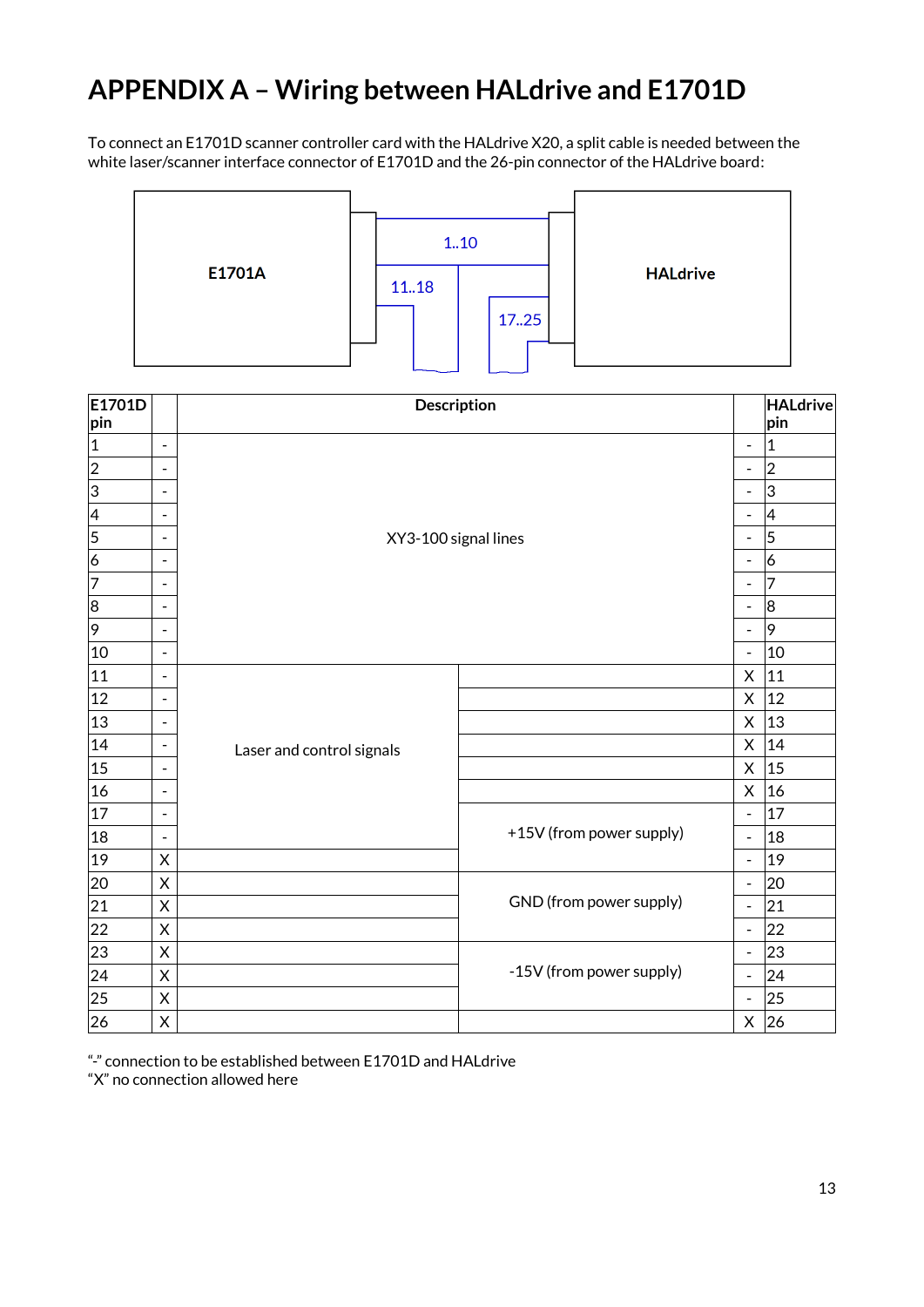# <span id="page-13-0"></span>**APPENDIX B – Wiring between HALdrive and E1803D**

For connection between E1803D and HALdrive X20 a simple 1:1 wire is needed between the white, 26-pin IDC connector of the E1803D and the white IDC connector of the HALdrive board.

| E1803D<br> pin |                              | Description                      |                              | <b>HALdrive</b><br>pin  |
|----------------|------------------------------|----------------------------------|------------------------------|-------------------------|
| $\vert$ 1      | $\overline{\phantom{a}}$     |                                  | $\frac{1}{2}$                | 1                       |
| $ 2\rangle$    | $\overline{\phantom{a}}$     |                                  | $\qquad \qquad \blacksquare$ | $\overline{2}$          |
| 3              | -                            |                                  | $\qquad \qquad \blacksquare$ | 3                       |
| $\vert 4$      | $\overline{a}$               |                                  | $\blacksquare$               | 4                       |
| $\overline{5}$ | $\overline{\phantom{a}}$     | XY3-100 signal lines             | $\blacksquare$               | $\overline{\mathbf{5}}$ |
| 6              | ۰                            |                                  | $\qquad \qquad \blacksquare$ | $\overline{6}$          |
| 7              | $\overline{\phantom{0}}$     |                                  | $\qquad \qquad \blacksquare$ | 7                       |
| 8              | $\overline{\phantom{a}}$     |                                  | $\qquad \qquad \blacksquare$ | 8                       |
| 9              | $\qquad \qquad \blacksquare$ |                                  | $\qquad \qquad \blacksquare$ | 9                       |
| 10             | $\blacksquare$               |                                  | $\frac{1}{2}$                | 10                      |
| 11             | O                            |                                  | $\circ$                      | 11                      |
| 12             | $\circ$                      |                                  | $\circ$                      | 12                      |
| 13             | $\circ$                      |                                  | $\circ$                      | 13                      |
| 14             | $\circ$                      |                                  | $\circ$                      | 14                      |
| 15             | $\circ$                      |                                  | $\circ$                      | 15                      |
| 16             | $\circ$                      |                                  | $\circ$                      | 16                      |
| 17             | $\overline{\phantom{a}}$     |                                  | $\blacksquare$               | 17                      |
| 18             | $\blacksquare$               | +15V (via E1803D screw terminal) | $\blacksquare$               | 18                      |
| $ 19\rangle$   | $\overline{\phantom{a}}$     |                                  | $\frac{1}{2}$                | 19                      |
| 20             | $\overline{\phantom{a}}$     |                                  | $\blacksquare$               | 20                      |
| 21             | $\overline{\phantom{a}}$     | GND (via E1803D screw terminal)  | $\blacksquare$               | 21                      |
| 22             | $\blacksquare$               |                                  | $\qquad \qquad \blacksquare$ | 22                      |
| 23             | $\overline{\phantom{a}}$     |                                  | $\qquad \qquad \blacksquare$ | 23                      |
| 24             | $\blacksquare$               | -15V (via E1803D screw terminal) | $\blacksquare$               | 24                      |
| 25             | $\qquad \qquad \blacksquare$ |                                  | $\qquad \qquad \blacksquare$ | 25                      |
| 26             | O                            |                                  | $\circ$                      | 26                      |

"-" connection to be established between E1803D and HALdrive

"O" currently unused signal but can be connected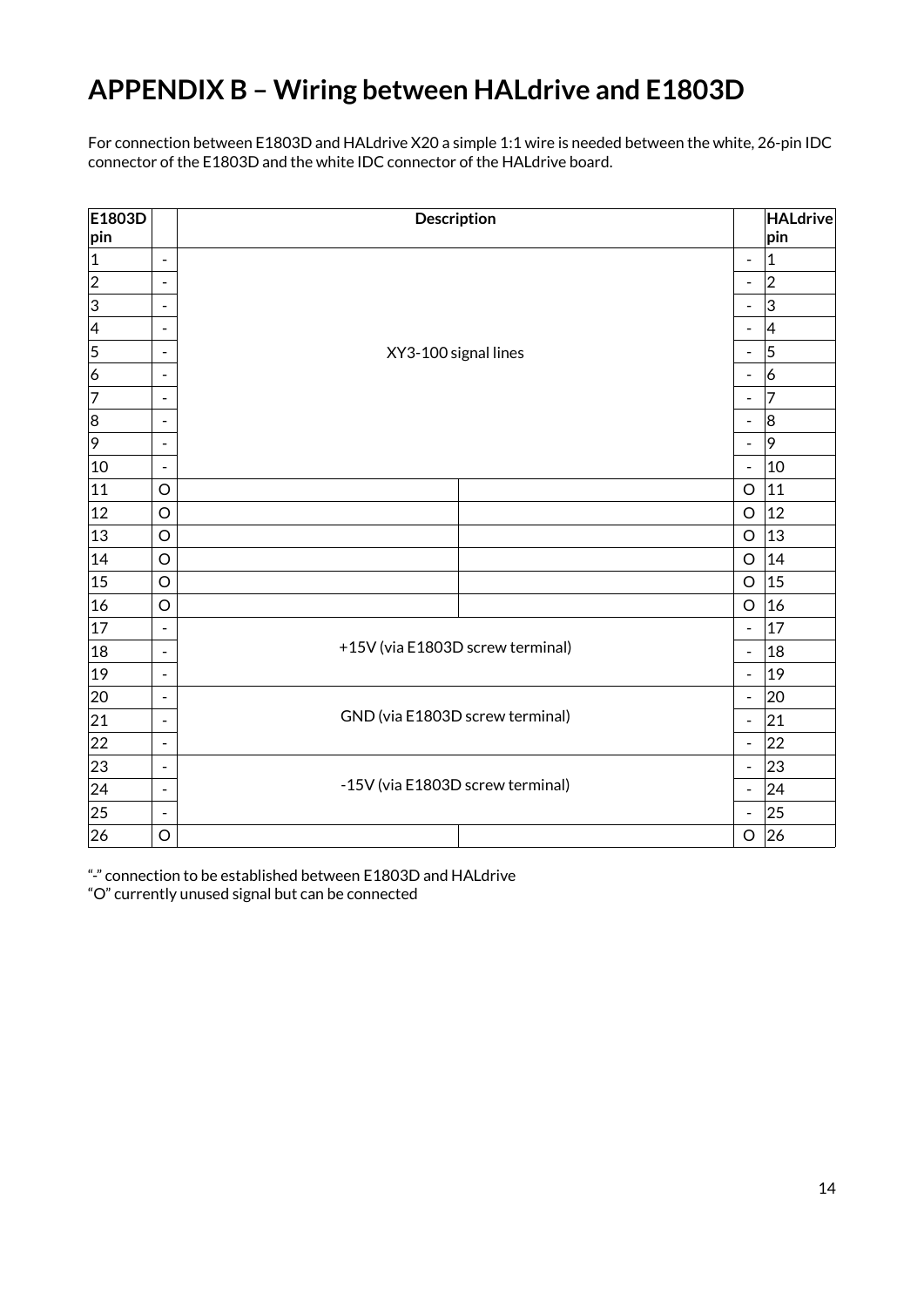### <span id="page-14-0"></span>**APPENDIX C – IDC connector pin numbering**

Pin numbering of the white, 2,54 mm 26 pin IDC connector (according to pinout-tables shown in hardware description sections above) can be seen in below image:



The first pin is marked by a small arrow in connector. Second pin is below of it, counting continues column-wise.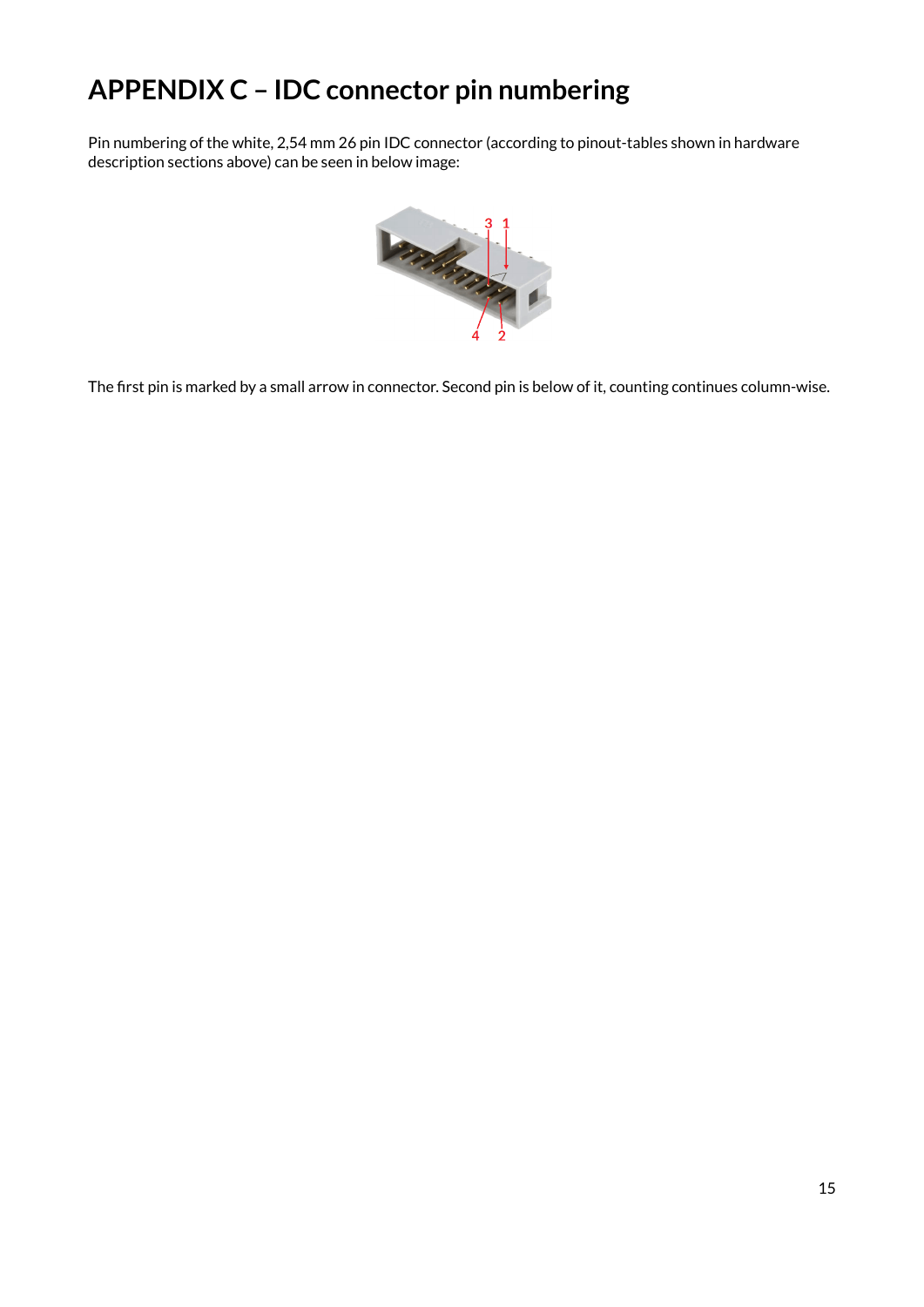# <span id="page-15-0"></span>**APPENDIX D – XY3-100 protocol description**

For details about the XY3-100 protocol, please refer to <https://lasia.org/documents.php>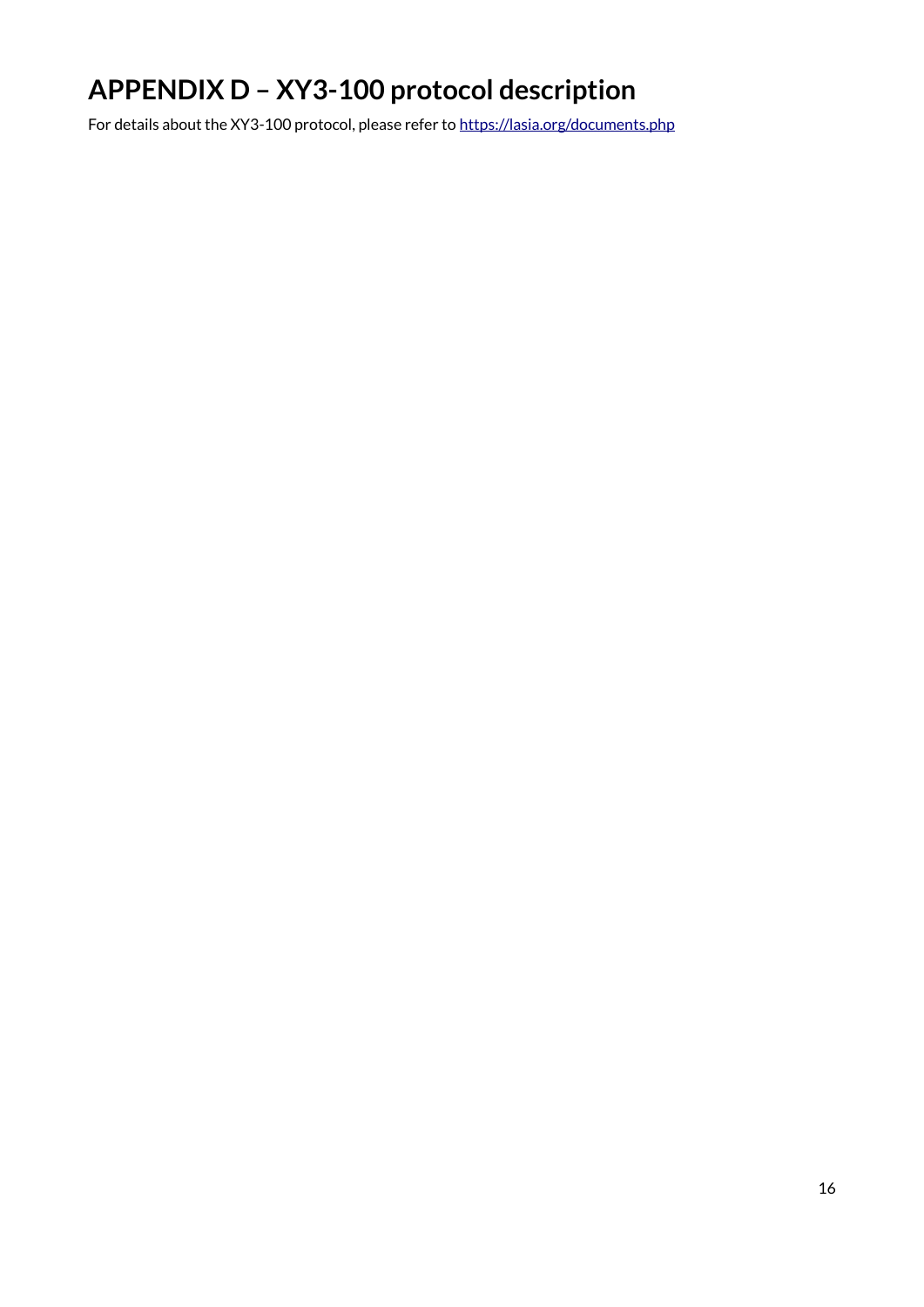## <span id="page-16-0"></span>**APPENDIX E - Board dimensions**

Board dimension drawing, all values are given in unit mm.